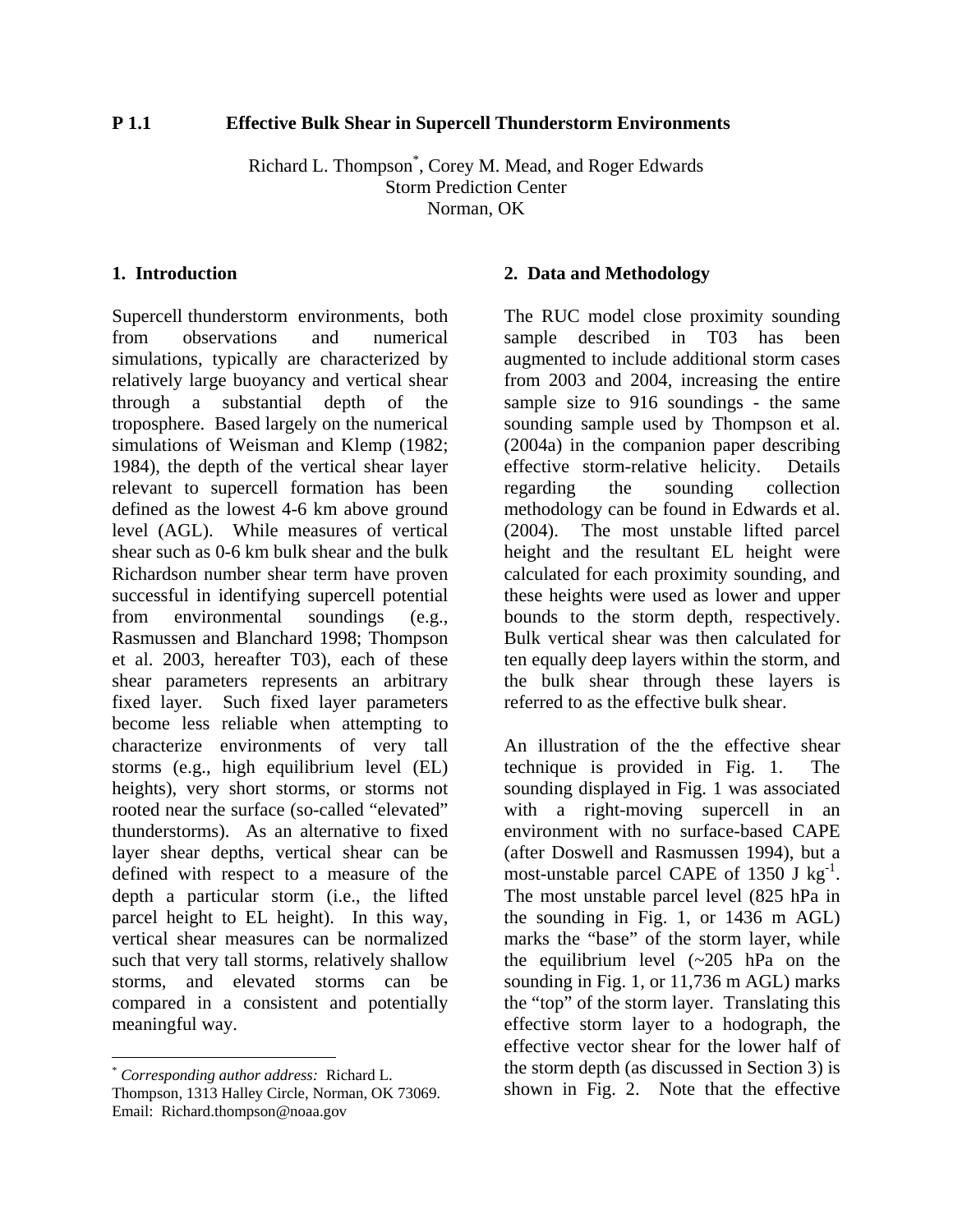

**Figure 1.** Skew-t log P plot of a RUC model proximity sounding for an elevated right-moving supercell from 13 May 2001 at 1400 UTC. Marked by heavy horizontal lines on the sounding plot are the heights of the most unstable (MU) parcel, the MU parcel equilibrium level (EL) height, and 50% of the depth from the MU parcel height to the EL height.



**Figure 2.** Hodograph plot of the wind profile (kt) associated with the sounding shown in Fig. 1. The color coded bands denote every 3 km from the ground to 12 km AGL, beginning with red for the lowest 3 km. The hodograph is annotated with the effective shear vector (solid black) through the lowest half of the storm depth (50% of MU parcel EL marked in Fig. 1), and the 0-6 km shear vector (dashed black).

vector shear magnitude is a little smaller than the standard 0-6 km vector shear, while the orientation of the effective shear vector is from the north-northeast to the southsouthwest, as opposed to a northwest to southeast orientation for the 0-6 km shear.

# **3. Results**

From the sample of 916 RUC model supercell proximity soundings, it is seen that effective bulk shear tends to increase through the depth of the storm for both supercells and nonsupercells, though the effective shear is usually much stronger for the supercells (Fig. 3). Not surprisingly, the



Figure 3. Plot of mean effective bulk shear (kt) for ten equal layers from the height of the MU parcel upward to the EL. Values on the abscissa denote the % of MU parcel to EL depth, where "10%" represents the MU parcel upward to 10% of the EL height, etc. Four storm groups are shown: surfacebased supercells (SB right movers), elevated rightmoving supercells (elev right movers), surface-based storms with marginal supercell characteristics (mrgl), and discrete, surface-based nonsupercells (nonsuper). Sounding sample sizes are given in parentheses.

effective shear associated with storms displaying "marginal" supercell characteristics (see T03) tended to fall between the supercells and discrete nonsupercell storms. An alternative view of the effective shear is shown in Fig. 4 in the form of a line plot derived from percentile rank distributions for the different storm groups. In Fig. 4, the plot of the  $10^{th}$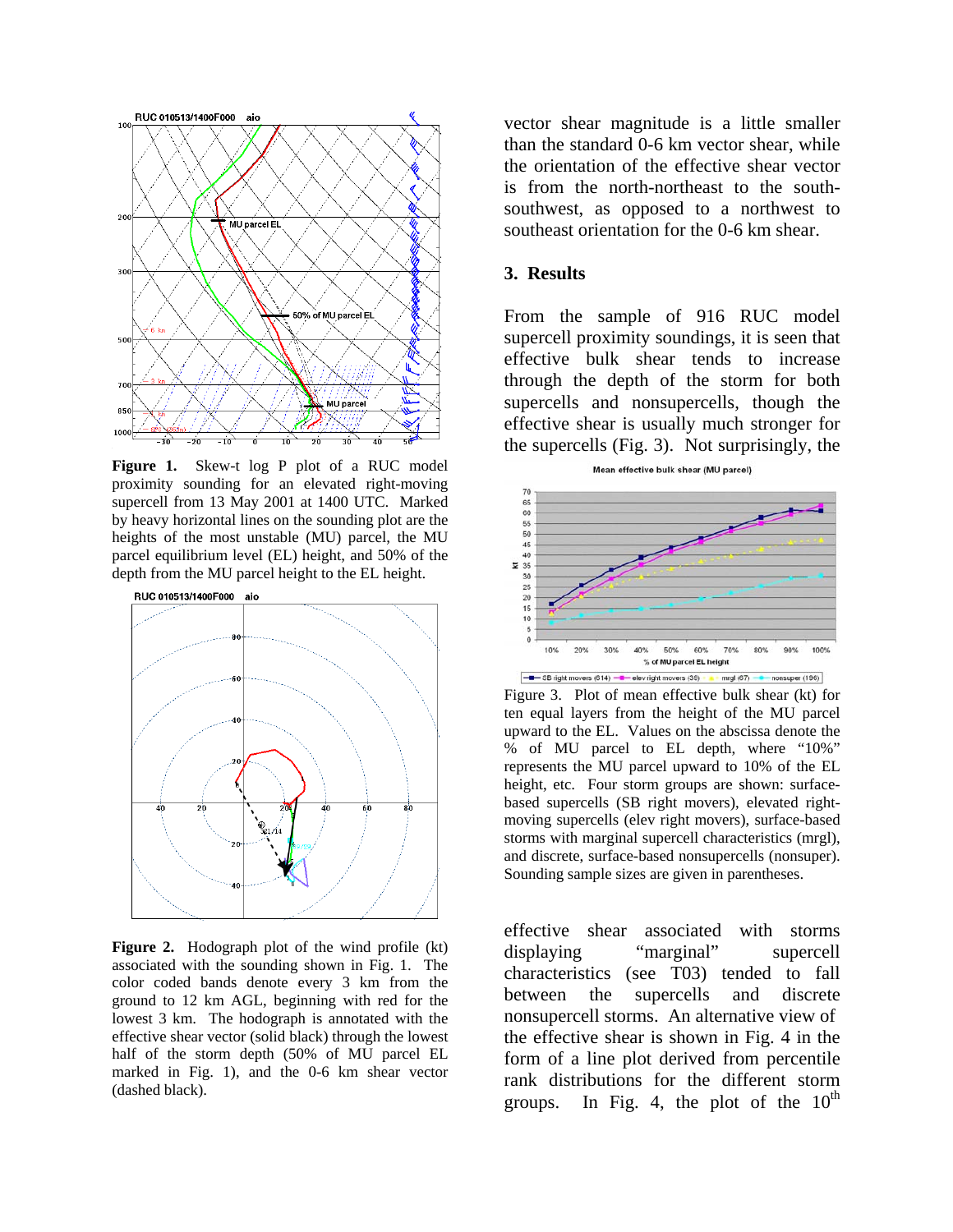



**Figure 4.** Selected percentile rank plots of effective bulk shear by percentage of storm depth. The lines plotted are:  $10<sup>th</sup>$  percentile for surface-based supercells (dark blue),  $10<sup>th</sup>$  percentile for elevated right-moving supercells, the median values for marginal supercells, and the  $90<sup>th</sup>$  percentile for nonsupercells. Other figure conventions are the same as Fig.3.

percentile effective shears with the supercells is compared to the  $90<sup>th</sup>$  percentile effective shears with the nonsupercells. The difference in the y axis is equivalent to the degree of overlap between 1) the bottom of a box and whiskers distribution for the supercells, and 2) the top whisker with the nonsupercells. The overlap in the effective shear distributions between supercells and nonsupercells is largest in the upper and lower portions of the storms, as evidenced by the larger effective shear values for the nonsupercells in the lower 20% and upper 30% of normalized storm depth. However, the  $90<sup>th</sup>$  percentile effective shears with the nonsupercells are roughly the same as the  $10<sup>th</sup>$  percentile values for the surface-based supercells in the range of 40-60% of the storm depths. This suggests that the difference between supercells and nonsupercells is most pronounced in the middle portions of the storms, and hereafter we refer to the effective shear through the lower half of each storm as the "effective shear".

The effective shear corresponds to 0-6 km

AGL for most surface-based storms in our sample with EL heights ranging from 11-13 km AGL. The effective shear magnitude discriminates strongly between supercell and nonsupercell storms (Fig. 5), similar to the 0-6 km bulk shear. The differences in the fixed layer and effective layer approaches becomes more apparent when comparing surface-based supercell and elevated supercell soundings. As shown in Fig. 6, the 0-6 km bulk shear is substantially stronger for the elevated supercells than for the surface-based, nontornadic supercells. However, the effective shear is very similar for each storm group. The fixed layer shear includes the near-ground layer, which often contains large vertical shear in elevated supercell environments such as poleward of a surface warm front (refer to Figs. 1 and 2). By starting the effective shear calculation at the most unstable parcel height, the effective shear avoids inclusion of large near-ground shear that may not be associated with any buoyancy. Therefore, the effective shear appears to provide a more reasonable estimation of the vertical shear relevant to elevated supercells, while replicating the



**Figure 5.** Box and whiskers plot of effective bulk shear (through the lowest half of the storm depth) and the fixed layer 0-6 km bulk shear for surface-based supercells and discrete, surface-based nonsupercells. The shaded boxes enclose the  $25<sup>th</sup>$  percentile (bottom of box) to the  $75<sup>th</sup>$  percentile values, with the median value denoted within the box. The whiskers extend upward to the  $90<sup>th</sup>$  percentiles, and downward to the  $10<sup>th</sup>$  percentiles. Sounding sample sizes are given in parentheses.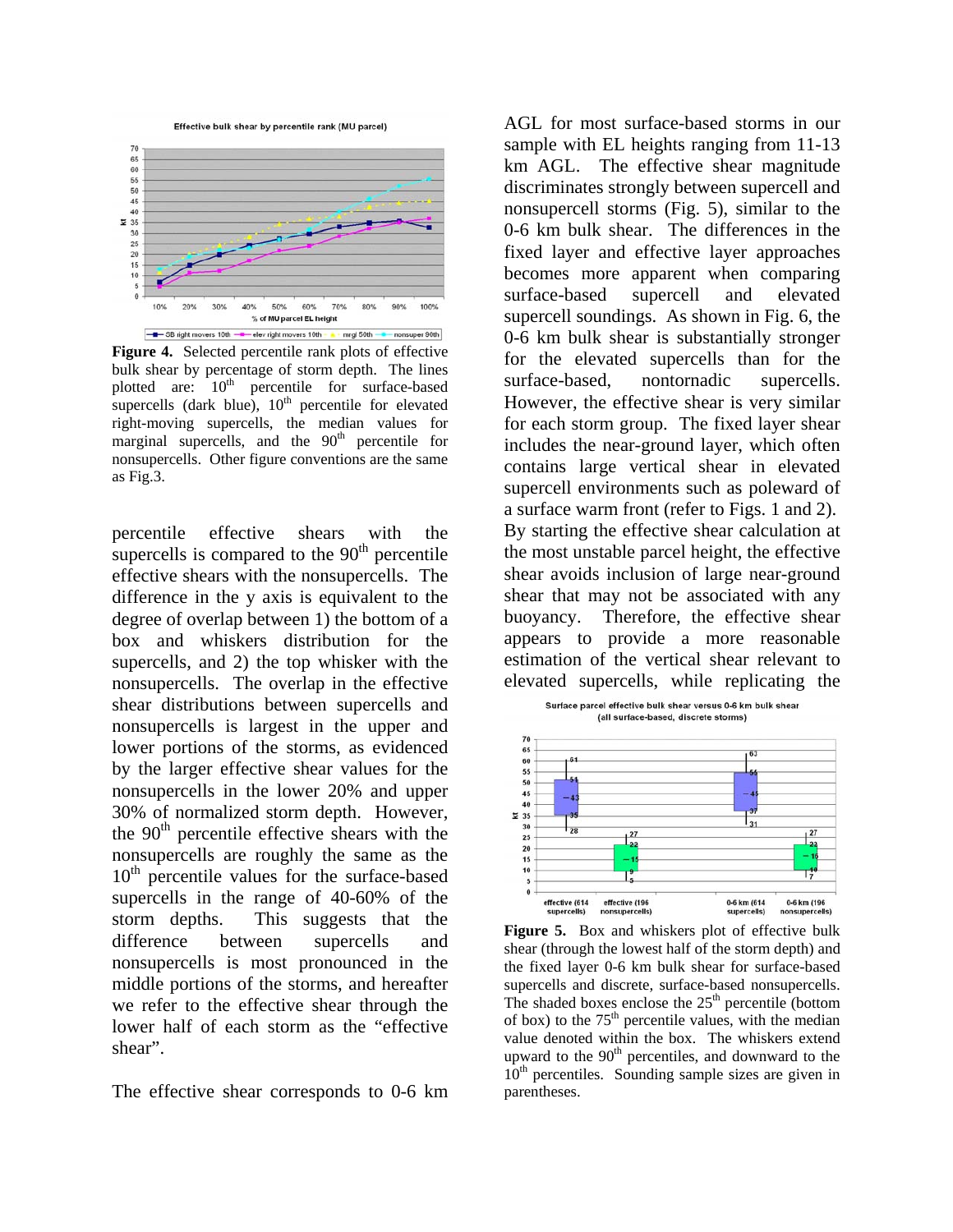MU parcel effective bulk shear versus 0-6 km bulk shear



Figure 6. Box and whiskers plot of effective bulk shear and 0-6 km bulk shear for 315 proximity soundings associated with nontornadic, surface-based supercells, and 39 proximity soundings associated with elevated, right-moving supercells. Other conventions are the same as Fig. 5.

ability of the 0-6 km bulk shear to discriminate between surface-based supercells and nonsupercells.

Another concern with fixed layer shear calculations is when a storm is particularly tall or short. For example, the 0-6 km bulk shear represents only the bottom 35-40% of the highest EL case storm depths in our supercell sample, but it extends through 75- 90% of the storm depth in our lowest EL cases. The 0-6 km bulk shear and effective shear comparison in Fig. 5 shows little difference between the two techniques because that sample is dominated by storms with EL heights in a relatively narrow range from 11 to 13 km above ground level. However, the results differ when considering only the tallest storms (highest 10% of EL heights) and the shortest storms (lowest 10% of EL heights). As shown in Fig. 7, the effective shear approach has a large impact on the bulk shear values associated with the shortest storms. The effective shear values are substantially smaller with the shortest supercells (61 cases with EL heights  $\langle \sim 8500$  m AGL), and slightly greater with the tallest storms (61 cases with EL heights  $> \sim 13,500$  m AGL).

Bulk Shear comparison by EL height (surface parcel)



Figure 7. Box and whiskers plot of effective bulk shear and 0-6 km bulk shear for three equal size groups (61 soundings) of surface-based, right-moving supercells. The "tall" storms represent the highest 10% of EL heights, the "medium" storms are 5% either side of the median EL height, and the "short" storms are the lowest 10% of EL heights. Other conventions are the same as Fig. 5.

An explanation for the larger impact on the shortest storms, as compared to the tallest storms, is that the shortest storms have EL heights 40-65% of the median EL height in our sample (11,697 m AGL), while the tallest storms have EL heights only 10-30% higher than the median storm.

When viewed through a large depth, other differences become apparent between the effective shear and the fixed layer shear. First, mean bulk shear is largest through the lowest 10 km AGL for the shortest supercells, with the greatest differences near 10 km AGL (Fig. 8). Second, the fixed layer mean bulk shear is smallest for the tallest storms, though values are closer to the "medium" supercells above 5 km AGL. The pattern is reversed in the low-middle parts of the storms when considering effective shear (Fig. 9). The shortest storms were associated with the weakest shear, while the tallest storms and the typical storms were quite similar in the lowest 80% of normalized storm depth.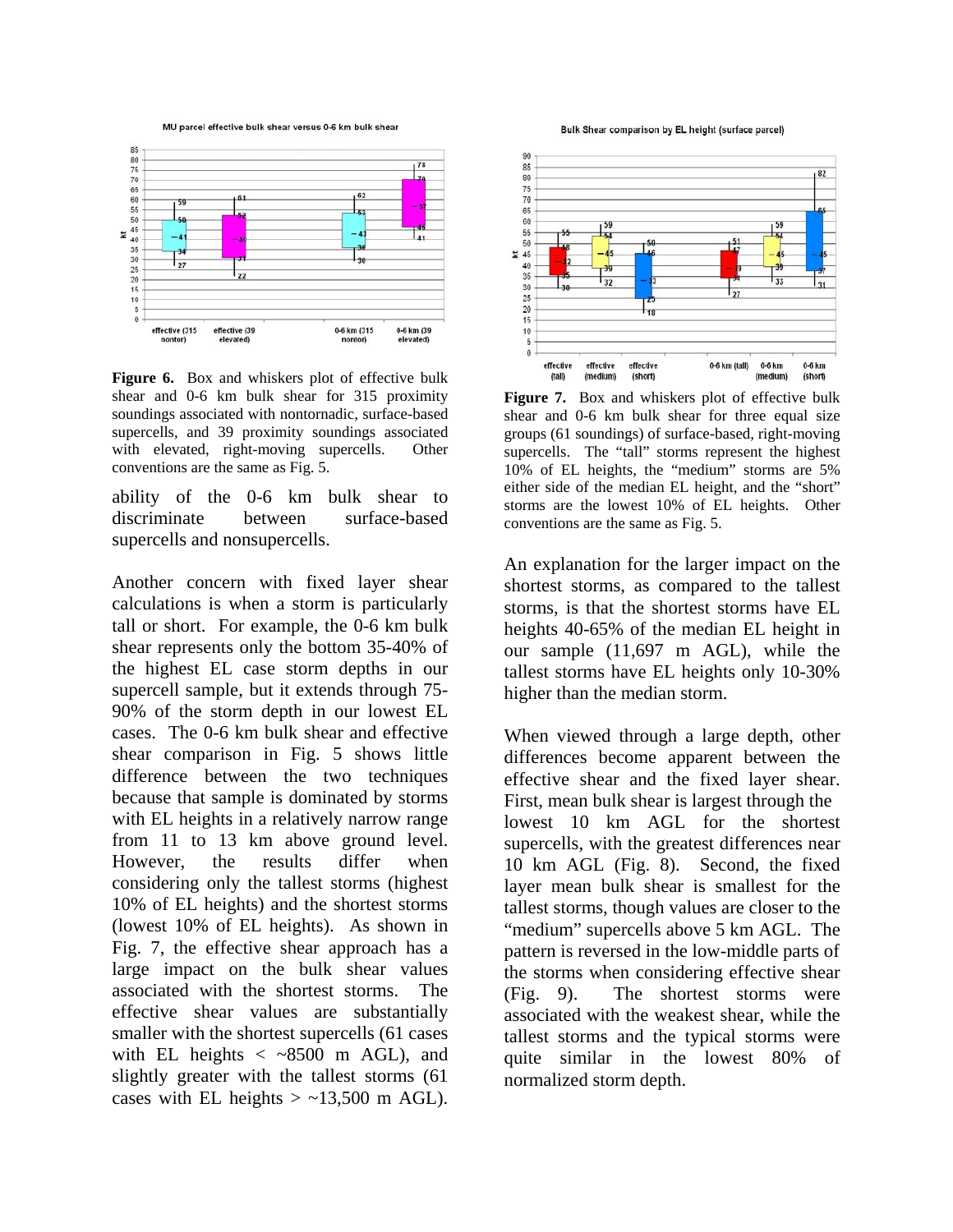



**Figure 8.** Plot of mean fixed layer bulk shear from the ground upward to 10 km AGL for the same "tall", "medium", and "short" supercell groups in Fig. 7.



Figure 9. Plot of mean effective bulk shear by percentage of storm depth for the same "tall", "medium", and "short" supercell groups in Fig. 7.

# **4. Conclusions**

The effective shear, much like the fixed layer 0-6 km AGL shear, discriminates strongly between supercell and nonsupercell thunderstorms. The effective shear normalizes the shear values for shallow and very tall storms, allowing more realistic assessments of these storm profiles. Effective shear was weakest near the top of the tallest storms - possibly due to the tendency for the tallest storms to occur later in the warm season when tropospheric flow

is usually weaker than during the cool season. The use of the most unstable parcel height in the effective shear calculation also allows elevated supercell environments to be treated similarly to surface-based storm environments, and the effective shear approach identifies the relevant shear impacting elevated storms. Given its flexibility to represent both surface-based and elevated supercell environments, the effective shear should be used as a replacement for the fixed 0-6 km shear in composite indices such as the supercell composite parameter (Thompson et al. 2004b).

Finally, though EL heights with the supercells in our multi-year sample did not exceed 15,800 m, there is still the possibility for the supercell potential of environments associated with very high-topped storms (such as 28 August 1990 Plainfield, IL (Korotky et al. 1993) and 27 May 1997 Jarrell, TX (see Corfidi 1998)) to be underestimated with the fixed layer approach.

# **5. Acknowledgments**

We thank Steve Weiss for his thought provoking review of this manuscript, and John Hart for providing programming assistance with the early versions of our calculations.

# **6. References**

Edwards, R., R. L. Thompson, and C. M. Mead, 2004: Assessment of anticyclonic supercell environments using close proximity soundings from the RUC model. Preprints, *22nd Conf. on Severe Local Storms*, Hyannis, MA, Amer. Meteor. Soc., (this volume).

Corfidi, S. F., 1998: Some thoughts on the